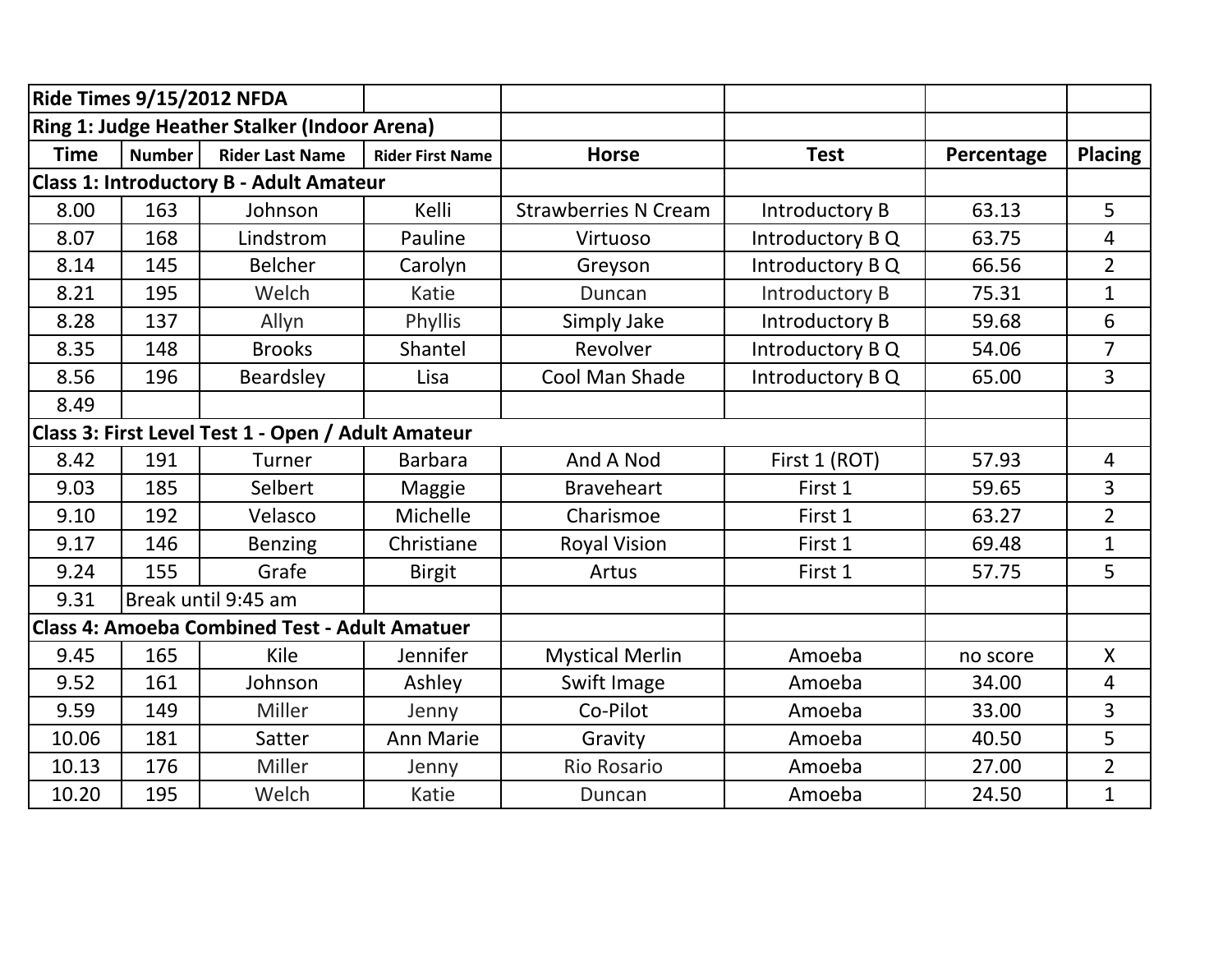|                                     |     | <b>Class 5: Introductory B - Adult Amateur</b>        |          |                          |                  |       |                |
|-------------------------------------|-----|-------------------------------------------------------|----------|--------------------------|------------------|-------|----------------|
| 10.27                               | 165 | Kile                                                  | Jennifer | <b>Mystical Merlin</b>   | Introductory B   | 60.93 | 5              |
| 10.34                               | 177 | Rodney                                                | Heather  | <b>Paddington McGhee</b> | Introductory B Q | 65.62 | $\overline{4}$ |
| 10.41                               | 199 | Morgan                                                | Michelle | <b>Gabriel's Trumpet</b> | Introductory B   | 56.56 | 6              |
| 10.48                               | 161 | Johnson                                               | Ashley   | Swift Image              | Introductory B Q | 68.43 | $\mathbf{1}$   |
| 10.56                               | 151 | Ellmaker                                              | Carol    | <b>Copper Chancellor</b> | Introductory B Q | 68.12 | $\overline{2}$ |
| 11.03                               | 142 | Beardsley                                             | Lisa     | Gallant                  | Introductory B Q | 66.25 | $\overline{3}$ |
|                                     |     | Class 6: First Level Test 2 - Adult Amateur           |          |                          |                  |       |                |
| 11.10                               | 180 | Ruth                                                  | Taylor   | Millie                   | First 2          | scr   | scr            |
|                                     |     | <b>Class 8: Training Level Test 1 - Adult Amateur</b> |          |                          |                  |       |                |
| 11.24                               | 179 | Rowland                                               | Erica    | lago                     | Training 1       | 60.41 | $\overline{3}$ |
| 11.31                               | 164 | Kaatz                                                 | Lisa     | Laterak of Starry Knight | Training 1       | 66.45 | $\mathbf{1}$   |
| 11.38                               | 167 | Lauschke                                              | Brittany | Confederate              | Training 1       | 63.95 | $\overline{2}$ |
|                                     |     | <b>Class 9: Training Level Test 1 - Junior</b>        |          |                          |                  |       |                |
| 11.45                               | 159 | Holmberg                                              | Isabella | Glynhafan Panatella      | Training 1       | 64.79 | $\mathbf{1}$   |
| 11.52                               | 200 | Kennedy                                               | Molly    | <b>MCR Shadow</b>        | Training 1       | scr   | scr            |
| 11.59                               |     | Lunch Until 1.00 pm                                   |          |                          |                  |       |                |
|                                     |     | Class 10: First Level - Test 3 - Open                 |          |                          |                  |       |                |
| 1.00                                | 157 | Graham                                                | Suzanne  | Femi                     | First 3 Q        | 68.23 | $\overline{2}$ |
| 1.07                                | 187 | Smith                                                 | Adrianna | Paint Your Wagon         | First 3 Q        | 60.16 | 3              |
| 2.03                                | 184 | Selbert                                               | Maggie   | Erik                     | First 3 Q (ROT)  | 69.03 | $\mathbf{1}$   |
|                                     |     | <b>Class 11: Introductory Test A - Junior</b>         |          |                          |                  |       |                |
| 1.14                                | 178 | Rowland                                               | Chloe    | Ladybug                  | Introductory A   | 62.50 | $\overline{2}$ |
| 1.21                                | 147 | <b>Boock</b>                                          | Melody   | Venue                    | Introductory A   | 57.81 | 3              |
| 1.28                                | 166 | Johnson                                               | Laina    | <b>Bella</b>             | Introductory A   | 65.63 | $\mathbf{1}$   |
| <b>Class 12: Third Level Test 3</b> |     |                                                       |          |                          |                  |       |                |
| 1.35                                | 190 | Stockdale                                             | Annie    | South Boston             | Third 3 Q        | 56.15 | $\mathbf{1}$   |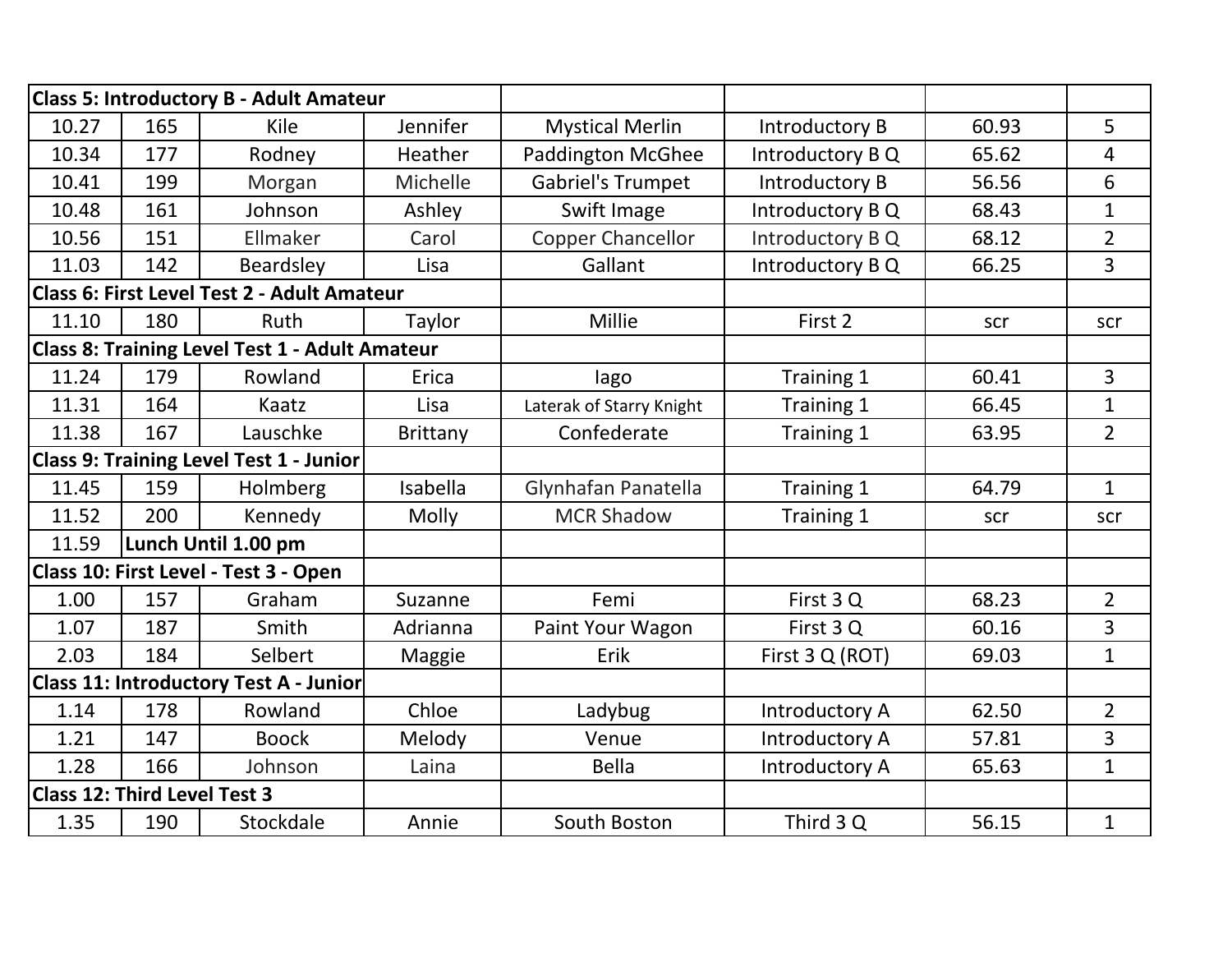|      |     | <b>Class 13: Introductory C - Adult Amateur</b>   |                |                             |                            |       |                |
|------|-----|---------------------------------------------------|----------------|-----------------------------|----------------------------|-------|----------------|
| 1.42 | 197 | <b>Beardsley</b>                                  | Lisa           | Virtuoso                    | Introductory C             | 66.25 | $\mathbf{1}$   |
|      |     | Class 14A: Western Dressage - Test 1              |                |                             |                            |       |                |
| 1.49 | 186 | Shinkle                                           | Lynn           | Saqlawi's Nyte of Fame      | Western Dressage Basic 1   | 65.00 | $\mathbf{1}$   |
|      |     | Class 14B: Western Dressage - Test 1              |                |                             |                            |       |                |
| 1.56 | 140 | Aponte                                            | <b>Barbara</b> | Party At The Ritz           | Western Dressage Primary 1 | 69.57 | $\mathbf{1}$   |
|      |     | <b>Class 15: Dressage Suitability WTC</b>         |                |                             |                            |       |                |
| 2.10 |     | Dressage Suitability Walk/Trot/Canter             |                |                             |                            |       |                |
|      | 169 |                                                   |                |                             |                            | 70.55 | $\mathbf{1}$   |
|      | 175 |                                                   |                |                             |                            | 63.00 | $\overline{2}$ |
|      |     | <b>Class 16: Training Level - Test 3 - Junior</b> |                |                             |                            |       |                |
| 2.31 | 159 | Holmberg                                          | Isabella       | Glynhafan Panatella         | Training 3 Q               | 67.60 | $\mathbf{1}$   |
| 2.38 | 170 | Merritt                                           | Emily          | <b>Noah</b>                 | Training 3 Q               | 61.80 | $\overline{2}$ |
| 2.45 | 200 | Kennedy                                           | Molly          | <b>MCR Shadow</b>           | Training 3 Q               | scr   | scr            |
| 2.59 |     | Break Until 3:13 pm                               |                |                             |                            |       |                |
|      |     | <b>Class 17: Dressage Seat Equitation</b>         |                |                             |                            |       |                |
| 3.13 |     | <b>Dressage Seat Equitation</b>                   |                |                             |                            |       |                |
|      | 169 |                                                   |                |                             |                            | 75.00 | $\mathbf{1}$   |
|      | 175 |                                                   |                |                             |                            | 72.00 | $\overline{2}$ |
|      | 177 |                                                   |                |                             |                            | 71.00 | $\overline{3}$ |
|      |     | <b>Class 18: Training Level Test 3 - Open</b>     |                |                             |                            |       |                |
| 3.34 | 156 | Graham                                            | Suzanne        | Improv                      | Training 3                 | scr   | scr            |
| 3.41 | 153 | Gaundia                                           | Shaun          | Ottilia                     | Training 3 Q               | 71.20 | $\mathbf{1}$   |
| 3.48 | 188 | Smith                                             | Scheryl        | Hypnotica                   | Training 3 Q               | 62.60 | $2^{\circ}$    |
|      |     | <b>Class 19: First Level Test 1 - Junior</b>      |                |                             |                            |       |                |
| 3.55 | 170 | Merritt                                           | Emily          | <b>Noah</b>                 | First 1                    | 62.41 | $\mathbf{1}$   |
|      |     | <b>Class 20: Novice Eventing Test B</b>           |                |                             |                            |       |                |
| 4.02 | 143 | <b>Beckford</b>                                   | <b>Barbie</b>  | <b>Balmullo's Swamp Fox</b> | Novice Eventing Test B     |       |                |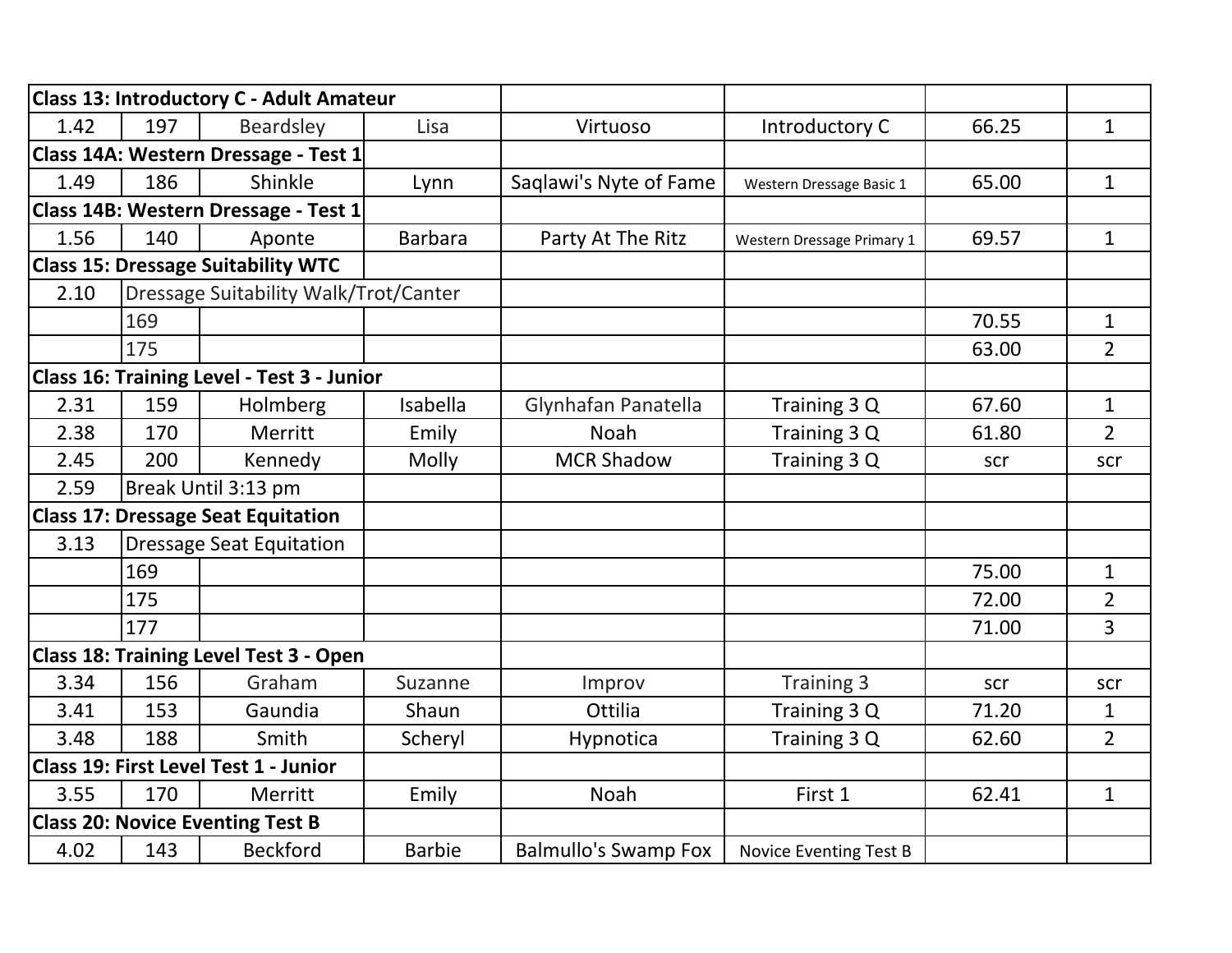|             |     | Ring 2: Judge Christine Slayton (outside ring)       |         |                             |                       |       |                |
|-------------|-----|------------------------------------------------------|---------|-----------------------------|-----------------------|-------|----------------|
| <b>Time</b> |     | Number Rider Last Name kider First Nam               |         | <b>Horse</b>                | <b>Test</b>           |       |                |
|             |     | <b>Class 21: Pre-Amoeba Combined Test</b>            |         |                             |                       |       |                |
| 8.00        | 137 | Allyn                                                | Phyllis | Simply Jake                 | Pre-Amoeba            | 38.12 | $\mathbf{1}$   |
|             |     | <b>Class 22: Beginner Amoeba Combined Test</b>       |         |                             |                       |       |                |
| 8.07        | 196 | Beardsley                                            | Lisa    | Cool Man Shade              | Beginner Amoeba       | 33.75 | $\mathbf{1}$   |
|             |     | Class 23: Introductory C - Open / Adult Amateur      |         |                             |                       |       |                |
| 8.14        | 171 | Miller                                               | Jenny   | Co-Pilot                    | Introductory C        | 59.00 | $\overline{2}$ |
| 12.06       | 176 | Raisner                                              | Anne    | <b>Rio Rosario</b>          | Introductory C (ROT)  | 66.00 | 1              |
|             |     | <b>Class 24: Dressage Suitability in Hand</b>        |         |                             |                       |       |                |
| 8.21        |     | Dressage Suitability in Hand                         |         |                             |                       |       |                |
|             | 152 |                                                      |         |                             |                       | 78.50 | $\mathbf{1}$   |
|             |     | <b>Class 25: Dressage Suitability - Walk/Trot</b>    |         |                             |                       |       |                |
| 8.35        |     | Suitability - Walk / Trot                            |         |                             |                       |       |                |
|             | 152 |                                                      |         |                             |                       | 62.50 | $\mathbf{1}$   |
|             | 159 |                                                      |         |                             |                       | 58.00 | $\overline{2}$ |
|             | 181 |                                                      |         |                             |                       | 53.50 | $\overline{3}$ |
|             |     | <b>Class 26: Introductory Test A - Adult Amateur</b> |         |                             |                       |       |                |
| 8.49        | 163 | Johnson                                              | Kelli   | <b>Strawberries N Cream</b> | Introductory A        | 63.75 | $\overline{3}$ |
| 8.56        | 168 | Lindstrom                                            | Pauline | Virtuoso                    | Introductory A        | 63.43 | 4              |
| 9.03        | 145 | <b>Belcher</b>                                       | Carolyn | Greyson                     | Introductory A        | 66.87 | $\overline{2}$ |
| 9.10        | 195 | Welch                                                | Katie   | Duncan                      | Introductory A        | 72.81 | $\mathbf{1}$   |
| 9.17        | 148 | <b>Brooks</b>                                        | Shantel | Revolver                    | <b>Introductory A</b> | 62.81 | 5              |
|             |     | Class 27: Second Level - Test 3 - Adult Amateur      |         |                             |                       |       |                |
| 9.24        | 182 | Savage                                               | Marge   | <b>Willow's Dream</b>       | Second 3 Q            | 63.57 | $\mathbf{1}$   |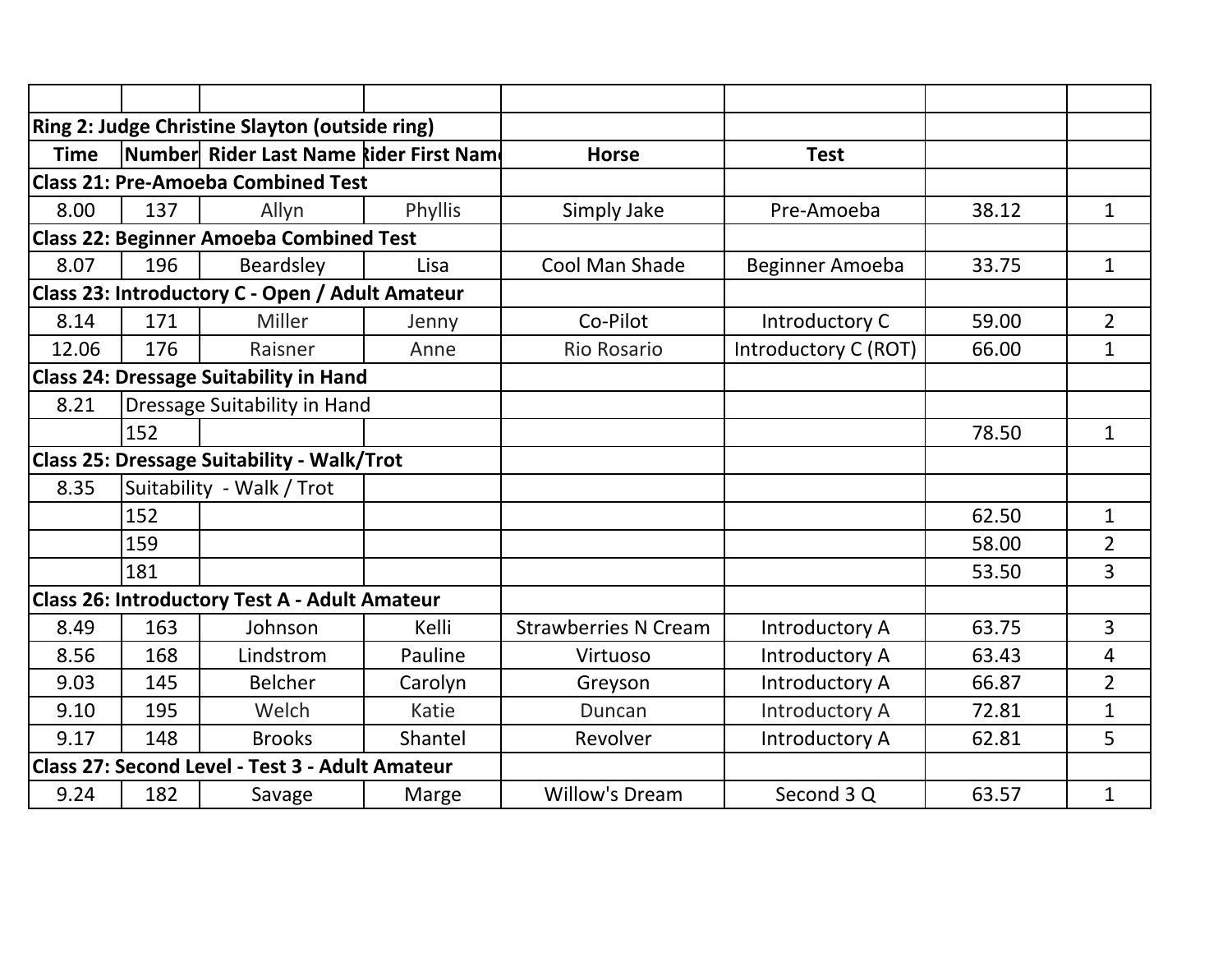|                                                |     | Class 28: Introductory A - Adult Amateur        |                |                             |                               |       |                 |
|------------------------------------------------|-----|-------------------------------------------------|----------------|-----------------------------|-------------------------------|-------|-----------------|
| 9.31                                           | 177 | Rodney                                          | Heather        | <b>Paddington McGhee</b>    | Introductory A                | 62.81 | $\overline{3}$  |
| 9.38                                           | 199 | Morgan                                          | Michelle       | <b>Gabriel's Trumpet</b>    | Introductory A                | 56.25 | $\overline{4}$  |
| 9.45                                           | 151 | Ellmaker                                        | Carol          | <b>Copper Chancellor</b>    | Introductory A                | 62.81 | $\overline{2}$  |
| 9.52                                           | 142 | <b>Beardsley</b>                                | Lisa           | Gallant                     | Introductory A                | 65.62 | $\mathbf{1}$    |
| Class 29: First Level - Test 3 - Adult Amateur |     |                                                 |                |                             |                               |       |                 |
| 9.59                                           | 191 | Turner                                          | <b>Barbara</b> | And A Nod                   | First 3 Q                     | 57.09 | $\overline{4}$  |
| 10.20                                          | 180 | <b>Ruth</b>                                     | Taylor         | Millie                      | First 3                       | 66.77 | $\overline{2}$  |
| 10.34                                          | 192 | Velasco                                         | Michelle       | Charismoe                   | First 3Q                      | 60.80 | $\overline{3}$  |
| 10.41                                          | 162 | Johnson                                         | Kate           | Seattle Chief               | First 3Q                      | 66.93 | $\mathbf{1}$    |
|                                                |     | <b>Class 30A: Novice Combined Test</b>          |                |                             |                               |       |                 |
| 10.55                                          | 139 | Andra                                           | Karin          | Pop Art                     | <b>Novice</b>                 | 27.31 | $\mathbf{1}$    |
|                                                |     | <b>Class 30B: Beginner Novice Combined Test</b> |                |                             |                               |       |                 |
| 11.00                                          | 144 | <b>Belcher</b>                                  | Carolyn        | <b>Strait Classic Zippo</b> | <b>Beginner Novice</b>        | scr   | scr             |
| 11.05                                          | 160 | Hudson                                          | Elizabeth      | <b>Justin Time</b>          | <b>Beginner Novice</b>        | 26.20 | $\mathbf{1}$    |
| 11.10                                          | 189 | Spurgeon                                        | Cassidy        | Adagio                      | <b>Beginner Novice</b>        | 32.62 | $2\overline{ }$ |
| 11.15                                          | 172 | Miller                                          | Jenny          | Sastune                     | <b>Beginner Novice</b>        | 32.72 | $\overline{3}$  |
|                                                |     | <b>Class 31: Training Combined Test</b>         |                |                             |                               |       |                 |
| 11.20                                          | 174 | Ogden                                           | Carol          | In Rhythm                   | <b>Training Combined Test</b> | 30.00 | $\mathbf{1}$    |
| 11.25                                          | 143 | <b>Beckford</b>                                 | <b>Barbie</b>  | <b>Balmullo's Swamp Fox</b> | <b>Training Combined Test</b> | 42.73 | $\overline{2}$  |
| 11.32                                          |     | Break to set large ring                         |                |                             |                               |       |                 |
|                                                |     | <b>Class 32: Introductory B - Junior</b>        |                |                             |                               |       |                 |
| 11.45                                          | 147 | <b>Boock</b>                                    | Melody         | Venue                       | Introductory B                | 63.75 | $\overline{2}$  |
| 11.52                                          | 166 | Johnson                                         | Laina          | <b>Bella</b>                | <b>Introductory B</b>         | 64.68 | $\mathbf{1}$    |
| 11.59                                          | 178 | Rowland                                         | Chloe          | Ladybug                     | Introductory B                | 63.43 | $\overline{3}$  |
|                                                |     | <b>Class 33: Intermediare 1 Freestyle</b>       |                |                             |                               |       |                 |
| 12.13                                          | 183 | Selbert                                         | Maggie         | Kaviar                      | Intermediare 1 Freestyle      | 67.13 | $\mathbf{1}$    |
| 12.20                                          |     | Lunch until 1.00 pm                             |                |                             |                               |       |                 |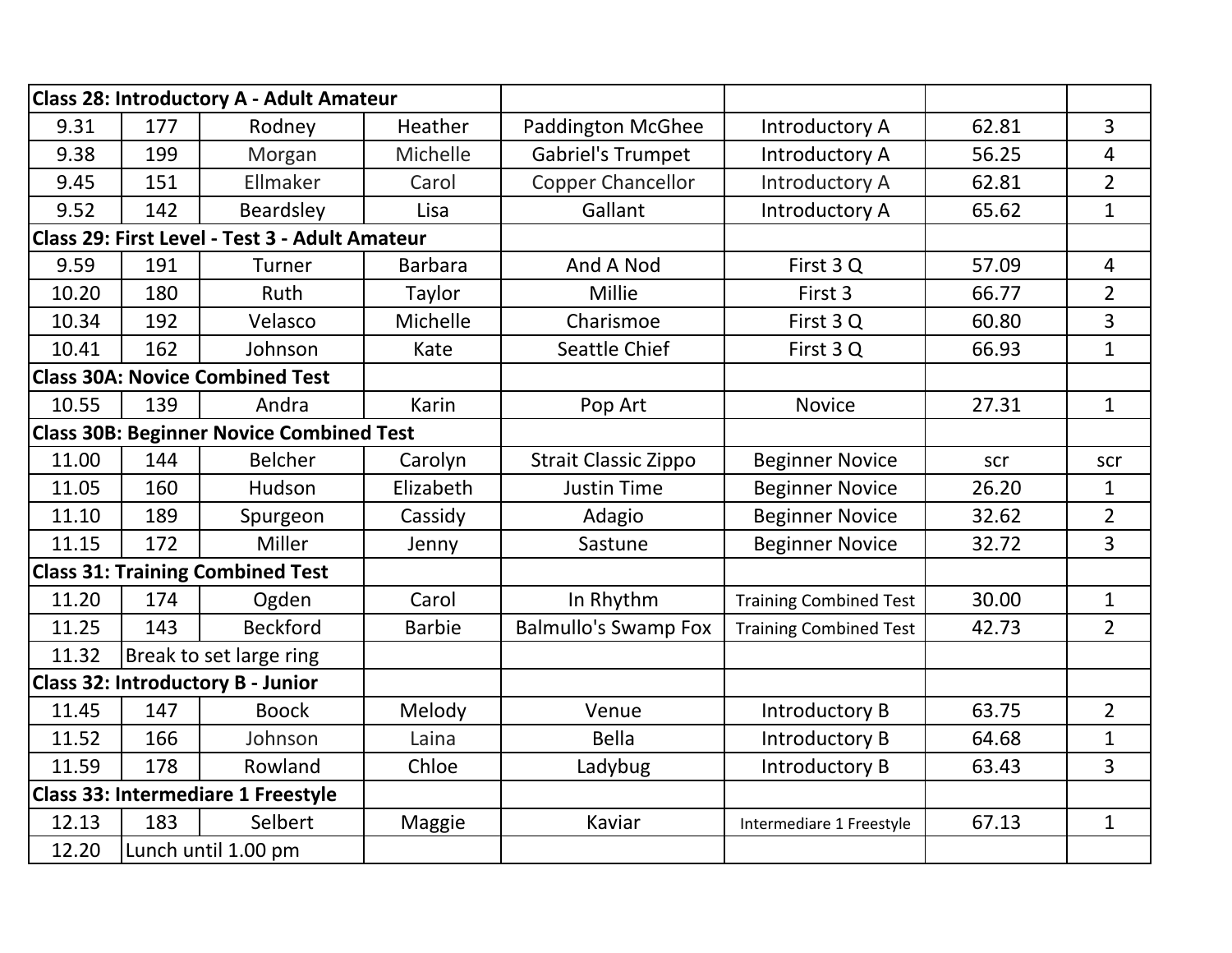|                                                   |                  | <b>Class 34: First Level Musical Freestyle</b>           |               |                          |                               |       |                |
|---------------------------------------------------|------------------|----------------------------------------------------------|---------------|--------------------------|-------------------------------|-------|----------------|
| 1.00                                              | 162              | Johnson                                                  | Kate          | Seattle Chief            | First Level Musical Freestyle | 73.75 | $\mathbf{1}$   |
|                                                   |                  | Class 35: Intermediaire Level 1 - Adult Amateur          |               |                          |                               |       |                |
| 1.07                                              | 193              | Wadsworth                                                | Lynnette      | Wietze G                 | Intermediaire 2               | 65.13 | $\mathbf{1}$   |
|                                                   |                  | <b>Class 36: Training Level - Test 2 - Junior</b>        |               |                          |                               |       |                |
| 1.14                                              | 170              | Merritt                                                  | Emily         | <b>Noah</b>              | Training 2                    | 64.82 | $\mathbf{1}$   |
| Class 37: Training Level - Test 3 - Adult Amateur |                  |                                                          |               |                          |                               |       |                |
| 1.21                                              | 155              | Grafe                                                    | <b>Birgit</b> | Artus                    | Training 3                    | 58.80 | 4              |
| 1.28                                              | 169              | Martin                                                   | Zan           | Hafflicht                | Training 3                    | 60.40 | $\overline{3}$ |
| 1.35                                              | 146              | <b>Benzing</b>                                           | Christiane    | <b>Royal Vision</b>      | Training 3                    | 71.20 | $\mathbf{1}$   |
| 1.42                                              | 150              | Elder                                                    | Pat           | Paint Your Wagon         | <b>Training 3</b>             | scr   | scr            |
| 1.49                                              | 164              | Kaatz                                                    | Lisa          | Laterak of Starry Knight | Training 3                    | 62.00 | $\overline{2}$ |
|                                                   |                  | Class 38: Training Level - Test 3 - Adult Amateur        |               |                          |                               |       |                |
| 1.56                                              | 175              | Pittman                                                  | Cyndie        | Ful Mun Ovr Snowcap Mtn  | Training 3                    | 57.00 | 4              |
| 2.03                                              | 173              | Moxon                                                    | Denise        | Darkuntahl               | Training 3 Q                  | 67.00 | $\overline{2}$ |
| 2.10                                              | 194              | Walker                                                   | Christy       | <b>Rubicon RS</b>        | Training 3                    | 68.00 | $\mathbf{1}$   |
| 2.17                                              | 179              | Rowland                                                  | Erica         | lago                     | Training 3                    | 59.00 | $\overline{3}$ |
|                                                   |                  | <b>Class 40: Training Level - Test 2 - Open</b>          |               |                          |                               |       |                |
| 2.31                                              | 156              | Graham                                                   | Suzanne       | Improv                   | Training 2                    | scr   | scr            |
| 2.38                                              | 153              | Gaundia                                                  | Shaun         | Ottilia                  | <b>Training 2</b>             | 69.64 | $\mathbf{1}$   |
|                                                   |                  | Class 41: Training Level - Test 1 - Open / Adult Amateur |               |                          |                               |       |                |
| 2.52                                              | 188              | Smith                                                    | Scheryl       | Hypnotica                | Training 1                    | 61.66 | $\mathbf{1}$   |
| 2.59                                              | Break Until 3:13 |                                                          |               |                          |                               |       |                |
| 3.13                                              | 167              | Lauschke                                                 | Brittany      | Confederate              | Training 2                    | 64.82 | $\overline{2}$ |
| 3.20                                              | 173              | Moxon                                                    | Denise        | Darkuntahl               | Training 2                    | 67.32 | $\mathbf{1}$   |
|                                                   |                  | Class 42: Fourth Level - Test 1                          |               |                          |                               |       |                |
| 3.27                                              | 190              | Stockdale                                                | Annie         | South Boston             | Fourth 1                      | 63.29 | $\mathbf{1}$   |